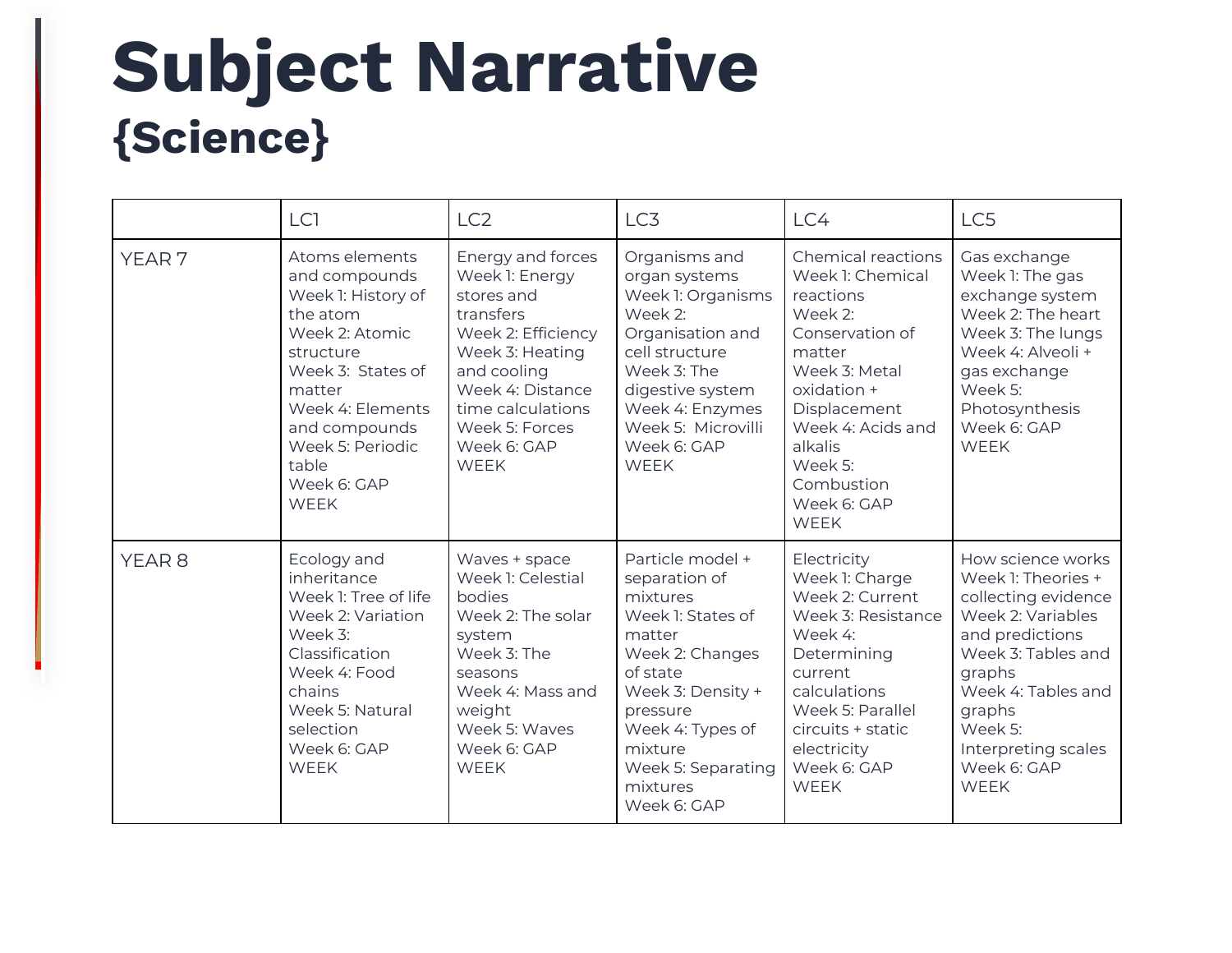|                    |                                                                                                                                                                                                                                                                      |                                                                                                                                                                                                                                                                     | <b>WEEK</b>                                                                                                                                                                                                                  |                                                                                                                                                                                                                                        |                                                                                                                                                                                                                                                                                             |
|--------------------|----------------------------------------------------------------------------------------------------------------------------------------------------------------------------------------------------------------------------------------------------------------------|---------------------------------------------------------------------------------------------------------------------------------------------------------------------------------------------------------------------------------------------------------------------|------------------------------------------------------------------------------------------------------------------------------------------------------------------------------------------------------------------------------|----------------------------------------------------------------------------------------------------------------------------------------------------------------------------------------------------------------------------------------|---------------------------------------------------------------------------------------------------------------------------------------------------------------------------------------------------------------------------------------------------------------------------------------------|
| YEAR <sub>9</sub>  | Atoms, elements,<br>and periodic table<br>Week 1: Elements,<br>compounds, and<br>mixtures<br>Week 2: Separating<br>mixtures<br>Week 3: Atomic<br>theory<br>Week 4: Ionisation<br>Week 5: Periodic<br>table + electron<br>configuration<br>Week 6: GAP<br><b>WEEK</b> | Energy and the<br>particle model of<br>matter<br>Week 1: Energy<br>stores and<br>transfers<br>Week 2: Efficiency<br>Week 3:<br>Calculating energy<br>changes + power<br>Week 4: Latent<br>heat<br>Week 5: Particle<br>motion in gases<br>Week 6: GAP<br><b>WEEK</b> | Cell structure and<br>organ systems<br>Week 1: Cells and<br>magnification<br>Week 2: Cell<br>specialisation<br>Week 3: Mitosis<br>Week 4: Cell<br>transport<br>Week 5: The<br>digestive system<br>Week 6: GAP<br><b>WEEK</b> | Structure and<br>bonding +<br>quantitative<br>chemistry<br>Week 1: Changes of<br>state<br>Week 2: Ionic<br>compounds<br>Week 3: Metallic<br>bonding<br>Week 4: Covalent<br>bonding<br>Week 5: Allotropes<br>Week 6: GAP<br><b>WEEK</b> | Radiation and<br>electricity<br>Week 1: Dangers of<br>radiation<br>Week 2:<br>Radioactive decay<br>Week 3: Nuclear<br>equations + Half<br>life<br>Week 4: Current,<br>PD, R and ohms<br>law<br>Week 5: Work<br>done + power in<br>circuits + power<br>sources<br>Week 6: GAP<br><b>WEEK</b> |
| YEAR <sub>10</sub> | Health and disease<br>+ bioenergetics<br>Week 1:<br>Communicable<br>disease<br>Week 2: Treating<br>disease<br>Week 3:<br>Photosynthesis<br>Week 4:<br>Metabolism<br>Week 5:<br>Fermentation<br>Week 6: GAP<br><b>WEEK</b>                                            | Metal reactivity,<br>acids, and<br>electrolysis<br>Week 1: Metal<br>oxidation and<br>reduction +<br>reactivity patterns<br>Week 2: Acids +<br>bases and acid<br>base reactions<br>Week 3: Balancing<br>equations<br>Week 4:<br>Electrolysis<br>Week 5:              | Motion and forces<br>Week 1: Vectors<br>and scalars<br>Week 2:<br>Acceleration +<br>motion graphs<br>Week 3: Resultant<br>forces<br>Week 4: Newton is<br>second law<br>Week 5: Car safety<br>Week 6: GAP<br><b>WEEK</b>      | Homeostasis<br>Week 1: Control<br>systems<br>Week 2: Nervous<br>system<br>Week 3: Endocrine<br>system<br>Week 4:<br>Regulation of<br>blood glucose<br>Week 5: Hormonal<br>contraception<br>Week 6: GAP<br><b>WEEK</b>                  | Dynamic<br>equilibrium, rate of<br>reaction.<br>Week 1: Reversible<br>reactions and<br>dynamic equilibria<br>Week 2: Activation<br>energy<br>Week 3: Collision<br>theory<br>Week 4: Effects of<br>variables on<br>frequency<br>Week 5: Catalysis<br>Week 6: GAP                             |